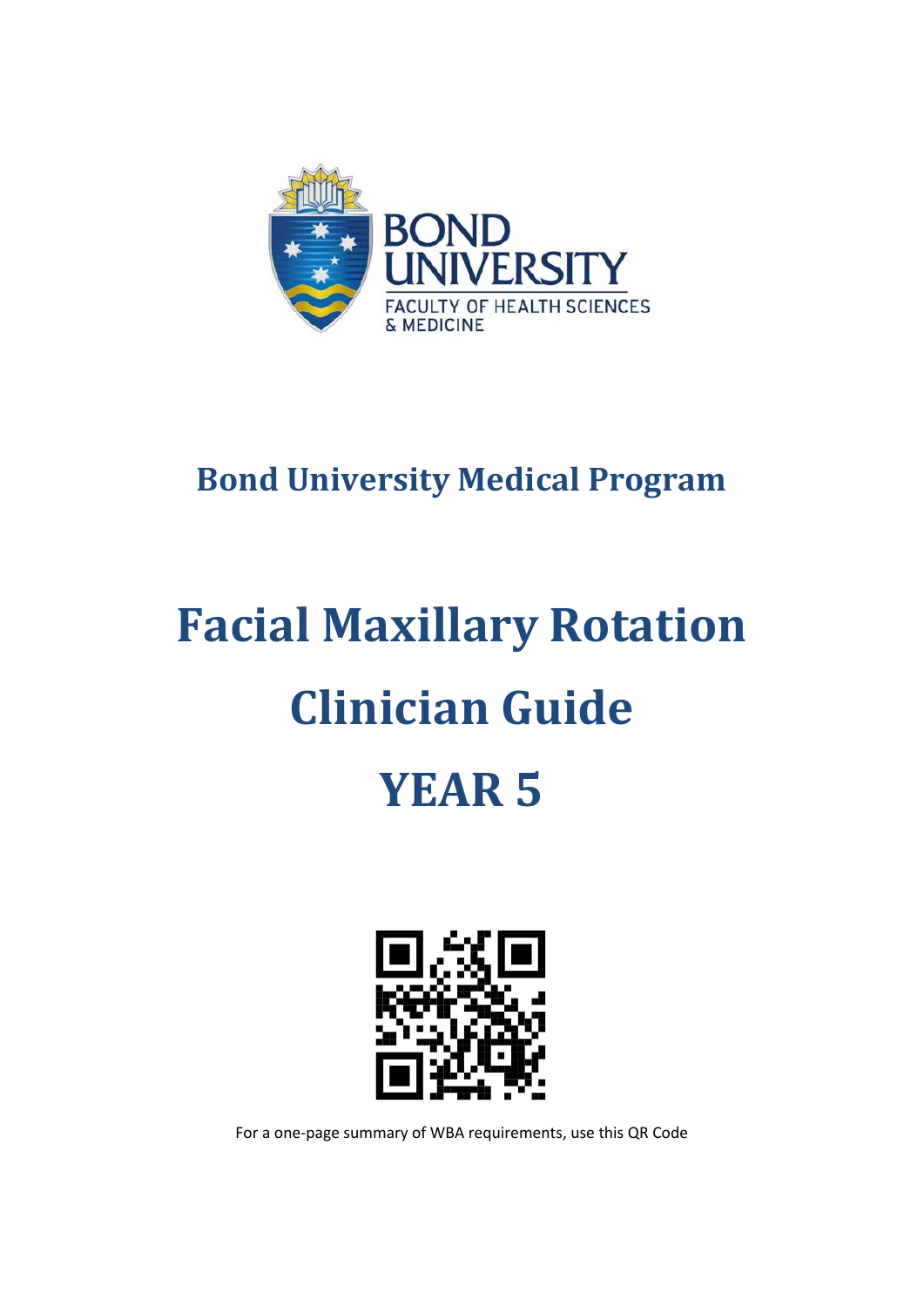### **Introduction**

Students in the final year of the Bond University Medical Program have 6 rotations to train in a broad array of medical, surgical, and other specialities.

These Rotations are made up from one of each of:

- Anaesthetics, Critical Care, and orthopaedics (2 weeks of each)
- Elective or Capstone
- Emergency Medicine,
- Flexible/End of year elective
- General Practice,
- **Selective**

The capstone, elective, flexible and selective rotations provide students' a choice of interest area, or speciality placement, to gain additional clinical experience on top of specified clinical curriculum placements.

The learning priorities for all clinical specialities are to gain insight and understanding of the most common presentations and conditions encountered. It is anticipated that all students will have opportunities to enhance their skills in history taking and clinical examination. Students should also be encouraged to translate the information from patient interactions into commonly used formats by interns, such as *ISBAR (Introduction, Situation, Background, Assessment, Recommendation)* Additional specific procedural skills development is welcomed

#### **Timetable and Contacts**

**Students are expected to be present 5 days a week during their rotation**. If students are unable to attend for any reason, they are required to advise the clinician, hospital co-ordinator (where available) and the Placements Team at Bond University.

Student involvement in the day-to-day care and management of patients provides the best opportunity for learning. Students will be able learn the most through interviewing and examining patients and being involved in clinical decision making at the bed side.

As well as clinical knowledge, students must display other professional skills such as working well within the multidisciplinary team, considering the psychological and social impact of the illness on the patient and the family, being honest, empathetic, and respectful with regard to the patient's choices and decisions.

It is also important for students to recognise their own limitations, competencies, and scope of practice associated with their stage of training.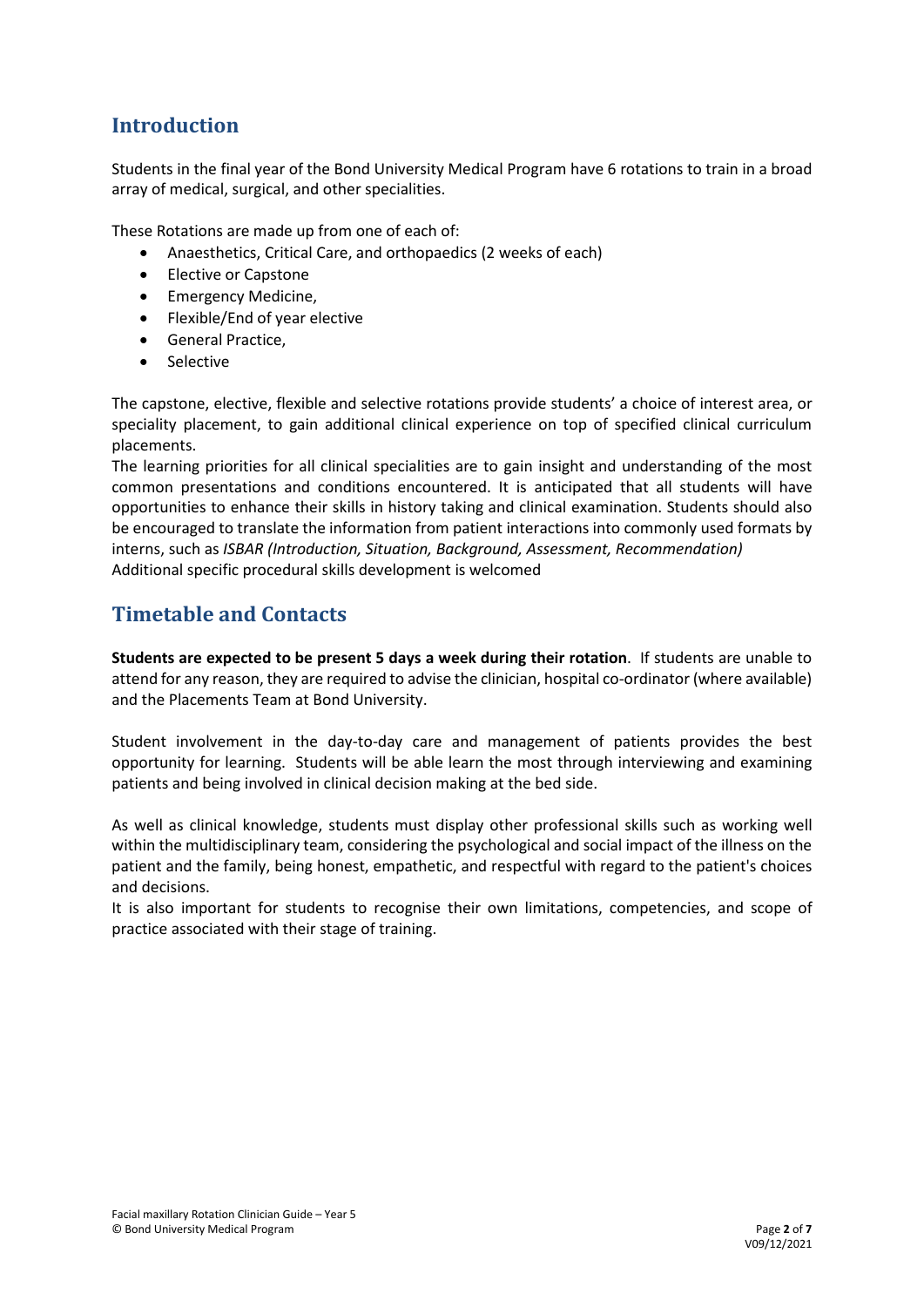## **MD Program Learning Outcomes**

#### **MEDI72-YR5 Extended Clinical Practice and Research, A, B & C and Doctor of Medicine (MD)**

- 1. Science and Scholarship: The medical graduate as scientist and scholar (SS)
- 2. Clinical Practice: The medical graduate as practitioner (CP)
- 3. Health and Society: The medical graduate as a health advocate (HS)
- 4. Professionalism and Leadership: The medical graduate as a professional and leader (PL)

The Australian Medical Council's Graduate Outcome Statements are organised into four domains. Within this subject, the framework mapped to the learning outcomes are: Science and Scholarship Domain (learning outcomes 1-3), Clinical Practice Domain (learning outcomes 4-11), Health and Society Domain (learning outcomes 12-15) and Professionalism and Leadership Domain (learning outcomes 16-21).

| Program<br>LOs 2022 | 2022          | <b>Description</b><br>On successful completion of this program the learner will be able to:                                                                                                                                                                                      | <b>AMC Domain</b>                               |
|---------------------|---------------|----------------------------------------------------------------------------------------------------------------------------------------------------------------------------------------------------------------------------------------------------------------------------------|-------------------------------------------------|
| 01                  | <b>Y5SS01</b> | Apply current medical and scientific knowledge to individual patients, populations and<br>health systems.                                                                                                                                                                        | 1.1, 1.2, 1.3,<br>1.4                           |
| 02                  | <b>Y5SS02</b> | Apply evidence-based and environmentally sustainable healthcare practices in patient care<br>and research methodology.                                                                                                                                                           | 1.5, 1.6, 2.7                                   |
| 03                  | <b>Y5SS03</b> | Apply project management and/or communication skills to complete an evidence based<br>and professionally focussed project including its dissemination.                                                                                                                           | 1.1, 1.5, 1.6,<br>3.3, 4.9                      |
| 04                  | <b>Y5CP01</b> | Demonstrate cognitive, technical and interpretive skills in undertaking an accurate,<br>detailed system-focussed history from a range of patients within a variety of clinical<br>settings.                                                                                      | 2.1, 2.2                                        |
| 05                  | <b>Y5CP02</b> | Perform an accurate and complete physical examination on any body system including a<br>mental state examination.                                                                                                                                                                | 2.3                                             |
| 06                  | <b>Y5CP03</b> | Use knowledge of common conditions, the patient history and physical examination<br>findings, and clinical data, to undertake clinical reasoning and formulate probable and<br>differential diagnoses.                                                                           | 2.2, 2.3, 2.4,<br>2.7, 2.8, 2.10                |
| 07                  | <b>Y5CP04</b> | Recognise and assess deteriorating and critically unwell patients who require immediate<br>care and perform common emergency and life support procedures.                                                                                                                        | 2.12                                            |
| 08                  | <b>Y5CP05</b> | Safely perform a range of common procedures.                                                                                                                                                                                                                                     | 2.6, 2.11, 2.14                                 |
| 09                  | <b>Y5CP06</b> | Safely prescribe by applying the principles of "quality use of medicines" in an<br>environmentally sustainable way.                                                                                                                                                              | , 2.7                                           |
| 10                  | <b>Y5CP07</b> | Select and justify common investigations, with regard to the pathological basis of disease,<br>utility, safety, cost-effectiveness, and sustainability, and interpret their results.                                                                                             | 2.5, 3.7                                        |
| 11                  | <b>Y5CP08</b> | Formulate an initial management plan in consultation with patients, family and carers<br>across a variety of clinical settings with consideration of psychosocial, environmental and<br>cultural aspects that may influence management.                                          | 2.1, 2.7, 2.9,<br>2.13, 2.14,<br>2.15, 3.2, 3.4 |
| 12                  | <b>Y5HS01</b> | Apply evidence from behavioural science and population health research, integrate<br>prevention, early detection, health maintenance and chronic disease management into<br>clinical practice.                                                                                   | 1.6, 2.10, 3.5                                  |
| 13                  | <b>Y5HS02</b> | Recognise and critically reflect on the diversity of populations regarding health issues<br>applicable to the relevant unique historical, social and cultural contexts in the clinical and<br>community settings including First Nations peoples.                                | 3.1, 3.2, 3.4,<br>3.5, 3.8, 3.9                 |
| 14                  | <b>Y5HS03</b> | Recognise and understand the complex interactions between the healthcare systems and<br>environment, as well as the doctor and patient, whilst reflecting on power and privilege, to<br>understand the role of these to ensure a culturally responsive and safe working context. | 2.1, 2.8, 3.4,<br>3.6, 3.7, 4.5                 |
| 15                  | <b>Y5HS04</b> | Communicate successfully in all roles including health advocacy, education, assessment,<br>appraisal and with the First Nations peoples.                                                                                                                                         | 2.1, 3.3, 3.4,<br>3.8, 4.9                      |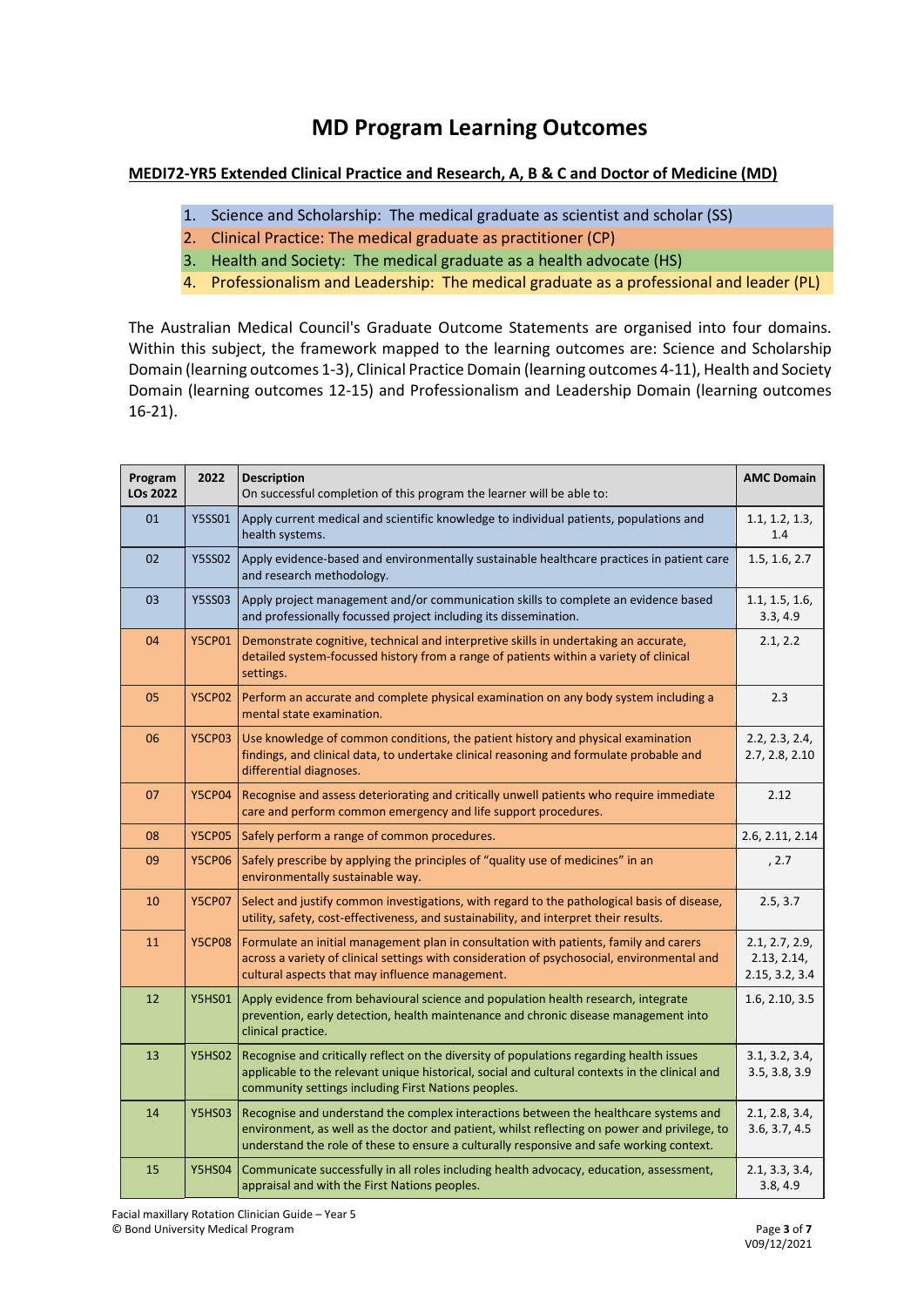| 16 | Y5PL01 | Contribute to teams providing care to patients according to "Good Medical Practice: A<br>Code of Conduct for Doctors in Australia" and "Good Medical Practice: A Guide for Doctors<br>in New Zealand"                                                                                                                            | 4.1, 4.2, 4.3,<br>4.4, 4.5, 4.6,<br>4.7, 4.8, 4.9,<br>4.10 |
|----|--------|----------------------------------------------------------------------------------------------------------------------------------------------------------------------------------------------------------------------------------------------------------------------------------------------------------------------------------|------------------------------------------------------------|
| 17 | Y5PL02 | Explain and apply the principles and concepts of medical ethics including physician virtue<br>and the 'four principles' of autonomy, beneficence, non-maleficence and justice in the<br>context of team-based patient care.                                                                                                      | 3.6, 4.1, 4.2,<br>4.3, 4.4, 4.6,<br>4.10                   |
| 18 | Y5PL03 | Apply the legal responsibilities of a medical practitioner across a range of professional and<br>personal contexts in the practice of team-based patient-care.                                                                                                                                                                   | 2.15, 4.1, 4.2,<br>4.3, 4.10                               |
| 19 | Y5PL04 | Evaluate the performance of self and others as self-regulated and effective members of a<br>diverse healthcare team in the management of a case load, respecting the roles of all<br>healthcare professionals within the clinical setting and community settings, demonstrating<br>professional foundation and essential skills. | 3.1, 4.1, 4.2,<br>4.6, 4.7, 4.8,<br>4.9                    |
| 20 | Y5PL05 | Demonstrate, and role model for junior medical students, skills to support the planned and<br>active development of a career.                                                                                                                                                                                                    | 4.1, 4.2, 4.3,<br>4.8, 4.9                                 |
| 21 | Y5PL06 | Demonstrate, and role model for junior medical students, the active management of<br>selfcare in a clinical environment as part of a clinical team managing patients.                                                                                                                                                            | 4.1, 4.2, 4.5,<br>4.6, 4.7, 4.9                            |

### **Facial Maxillary Rotation**

The basis of the Facial Maxillary Rotation is for students to see patients whose clinical problems relate to the broad array of facial maxillary problems and to experience first-hand the daily routine and practice of medicine by Maxillofacial Surgeon and the hospital team. Students are expected to learn about the assessment and management of facial maxillary patients in the clinical setting.

The knowledge explosion and rapid advances in medicine generally, and facial maxillary surgery in particular, mean that is impossible to cover everything in one single rotation. However, knowledge of the common presentations and conditions will provide a firm foundation for students continuing professional development.

#### **Goals**

The goals for the Facial Maxillary Rotation are for students to:

- Acquire further learning experience, clinical knowledge and understanding of common facial maxillary conditions
- Hone their history taking and examination skills and improve specific examinations procedures relevant to the specialty
- Use clinical reasoning skills to formulate clear diagnoses and differential diagnoses
- Learn about and become comfortable discussing clinical management of patients with facial maxillary conditions
- To provide students with a real-life clinical working environment and opportunity to work with a clinical team.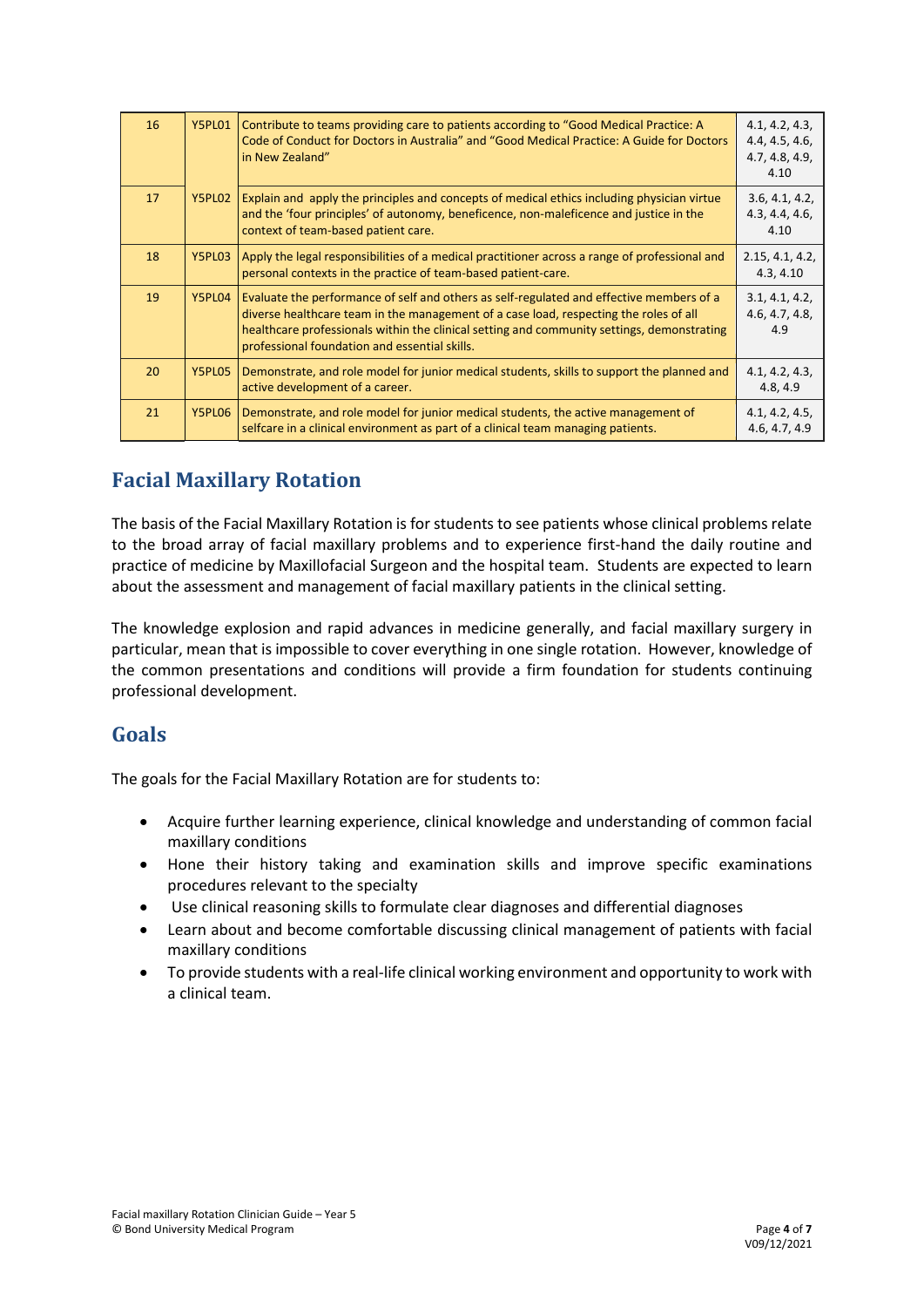# **Learning Outcomes**

Students must be able to

- Demonstrate the ability to take a complex medical history as well as a focused system history in Facial Maxillary surgery.
- Correctly perform a physical examination with focus on the relevant and related systems and acquire experience and knowledge in facial maxillary procedures
- Demonstrate correct appraisal and assessment of medical symptoms and signs
- Apply clinical reasoning skills to formulate a clear differential diagnosis and management plan
- Recognise serious Facial Maxillary conditions requiring urgent management/intervention
- Demonstrate understanding and application of pharmacological, medical and surgical management of Facial Maxillary patients
- Undertake, justify and interpret common Facial maxillary investigations

#### **Clinical Supervision and Assessment**

Formal educational sessions should be conducted every week throughout the clinical rotation to reinforce and enhance student learning. These sessions may vary throughout the placement.

Students have multiple workplace-based assessments (WBA) to successfully complete as a requirement for progression in the Medical Program. Assessments are completed in Osler ePortfolio, a cloud-based mobile assessment technology.

**1. In-Training Assessment (ITA)** is a workplace-based assessment tool utilised in clinical rotations. In the ITA, the clinical supervisor provides comments about student overall performance on that rotation. The ITA is a summary evaluation of whether students have met the requirements of that rotation for:

- Clinical knowledge
- Clinical History taking and physical examination skills
- Communication and
- Personal and professional behaviour

**ITA:** The ITA can only be completed by the supervising Consultant or their delegate after seeking opinion from the team about the student performance. **The ITA is due in Week 7.**

**2. Mini-CEX:** During the clinical placement, students will be supervised by a number of clinicians such as those in specialist training pathways in the medical team. Students are encouraged to participate in active learning by interacting with patients, conducting a relevant clinical activity. Students are required to evidence this as Mini-CEXs which can be assessed by these team members. Students are required to complete and evidence four (4**) Mini-CEX** during this placement: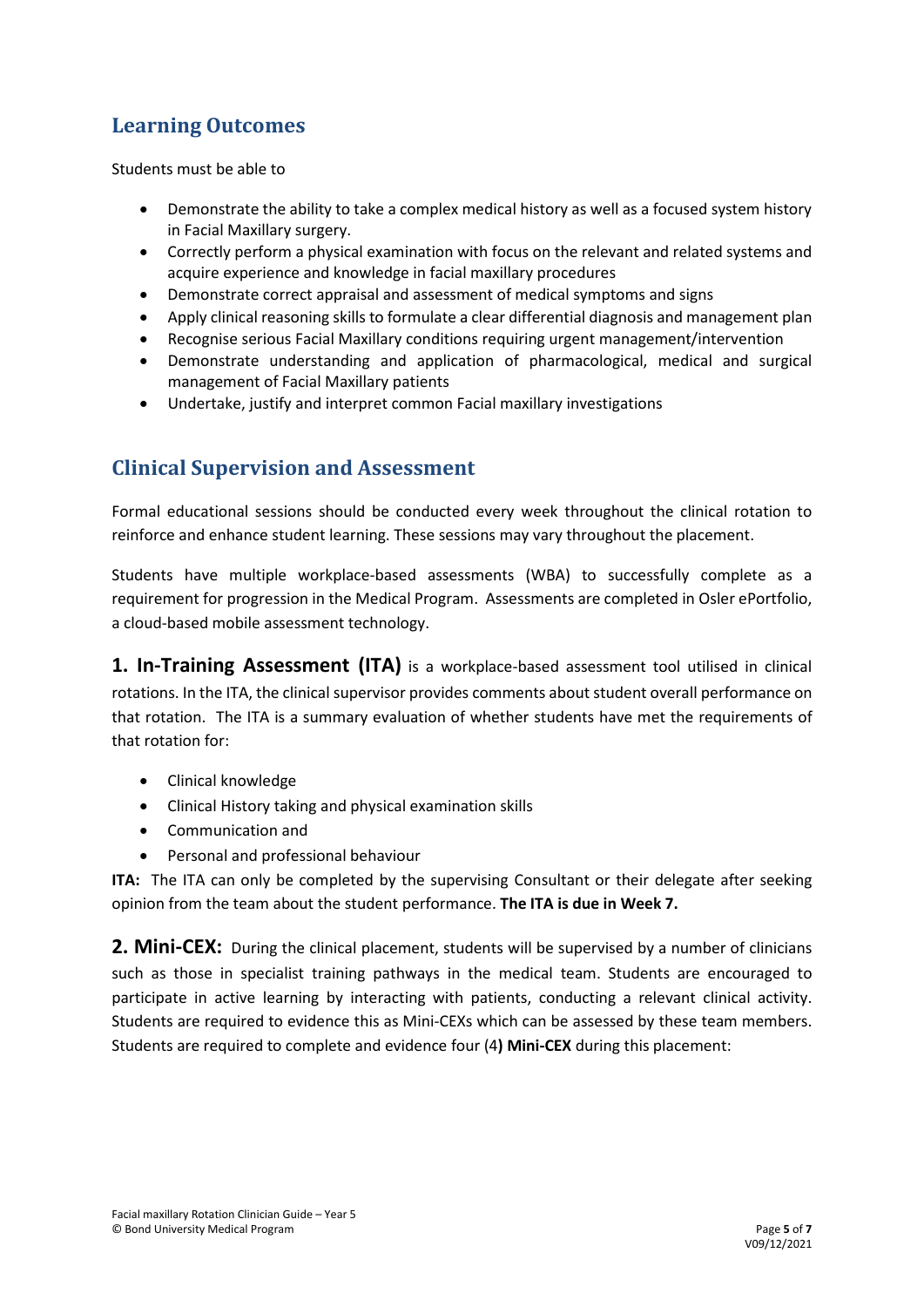The Mini-CEX can be evaluated by a wide range of other health practitioners such as doctors, nurses, allied health, and hospital technicians

The Mini-CEX has been re-designed in conjunction with Griffith University to reduce the workload of completion for supervisors – whilst enhancing personalised feedback on performance to students.

Feedback should align to that given to students at the time of the interaction.

The Global result is a trust rating scale to align our evaluation of students with future clinician decisions around Entrustable Professional Activities.

| Assessment Criteria                    |                                                                                                                                                                         |
|----------------------------------------|-------------------------------------------------------------------------------------------------------------------------------------------------------------------------|
| Location*                              |                                                                                                                                                                         |
| Select Location                        |                                                                                                                                                                         |
| Feedback to assist student's learning: |                                                                                                                                                                         |
|                                        | Please describe the Student's Performance: what was effective and ineffective, your overall impression and any specific feedback.                                       |
| Areas of strength:*                    |                                                                                                                                                                         |
|                                        |                                                                                                                                                                         |
|                                        |                                                                                                                                                                         |
|                                        |                                                                                                                                                                         |
|                                        |                                                                                                                                                                         |
| Areas of development:*                 |                                                                                                                                                                         |
|                                        |                                                                                                                                                                         |
|                                        |                                                                                                                                                                         |
| Global Overall result:*                |                                                                                                                                                                         |
|                                        | O 1. Requires my assistance to complete this task safely in addition to close direct supervision                                                                        |
| task)                                  | O 2. Requires direct supervision (I need to be present with the student to observe the interaction and review the                                                       |
|                                        | O 3. Requires proximal supervision (I need to be in an adjacent room or on the same ward as the student and be<br>able to provide immediate or detailed review of task) |
|                                        |                                                                                                                                                                         |

#### **3. Procedural Skills:**

Bond Medical Students are required to complete the following procedural skills on patients by the completion of their Phase 2 placements in order to graduate. Nine skills are to be completed on patients under guided supervision whilst 5 procedures are theory-only modules to support skills development.

| #  | <b>Required Procedural Skill Activities</b> |                      |  |
|----|---------------------------------------------|----------------------|--|
| 1  | In-dwelling Catheter                        |                      |  |
| 2  | <b>IV Cannulation</b>                       |                      |  |
| 3  | Suturing                                    |                      |  |
| 4  | IM injection                                |                      |  |
| 5  | SC injection                                |                      |  |
| 6  | <b>ECG</b>                                  |                      |  |
| 7  | Venepuncture (venous blood sample)          |                      |  |
| 8  | <b>Blood Culture Sampling</b>               |                      |  |
| 9  | Sterile wash hand, gown, and glove          |                      |  |
| 10 | <b>Examination of ICU patient</b>           | - Theory Module only |  |
| 11 | <b>Blood Gas Analysis</b>                   | - Theory Module only |  |
| 12 | <b>Chest X-ray Interpretation</b>           | - Theory Module only |  |
| 13 | <b>Pulse Oximetry</b>                       | - Theory Module only |  |
| 14 | <b>PPE</b>                                  | - Theory Module only |  |